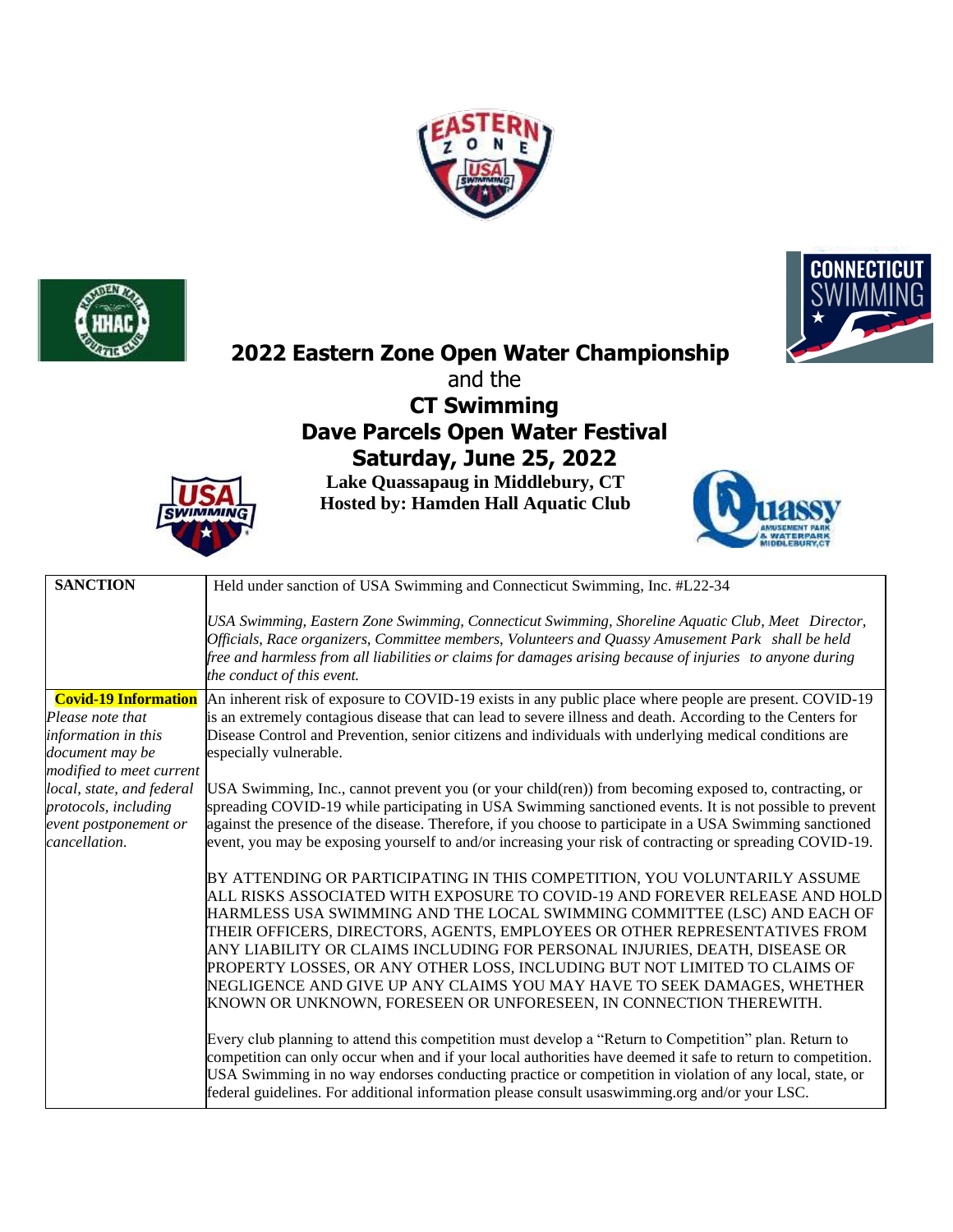| <b>Event Staff</b>         | Meet Director/Entry Director: Jen Lyman coachlyman@hotmail.com (203) 464-6903                                                                                                                                    |
|----------------------------|------------------------------------------------------------------------------------------------------------------------------------------------------------------------------------------------------------------|
|                            | Meet Referee: Mike Huffman mhuffman99@gmail.com                                                                                                                                                                  |
|                            | Course Referee: Dave Heller                                                                                                                                                                                      |
|                            | Admin Official: Scott Butler                                                                                                                                                                                     |
|                            | Independent Safety Monitor: Dave Kunces                                                                                                                                                                          |
|                            |                                                                                                                                                                                                                  |
|                            |                                                                                                                                                                                                                  |
|                            |                                                                                                                                                                                                                  |
|                            |                                                                                                                                                                                                                  |
|                            |                                                                                                                                                                                                                  |
|                            |                                                                                                                                                                                                                  |
|                            |                                                                                                                                                                                                                  |
|                            |                                                                                                                                                                                                                  |
|                            |                                                                                                                                                                                                                  |
|                            |                                                                                                                                                                                                                  |
|                            |                                                                                                                                                                                                                  |
|                            |                                                                                                                                                                                                                  |
|                            |                                                                                                                                                                                                                  |
|                            |                                                                                                                                                                                                                  |
|                            |                                                                                                                                                                                                                  |
| <b>Image Authorization</b> | All participants agree to be filmed and photographed by the official photographer(s) and network(s) of USA                                                                                                       |
|                            | Swimming under the conditions authored by USA Swimming, and allow event organizers the right to use                                                                                                              |
|                            | names, pictures, likenesses, and biographical information before, during or after the period of participation                                                                                                    |
|                            | in USA Swimming competitions to promote such competitions                                                                                                                                                        |
|                            |                                                                                                                                                                                                                  |
|                            | PHOTOGRAPHY AND VIDEO RECORDING:                                                                                                                                                                                 |
|                            | Meet Management has the full authority to restrict any and all photography and visual recording at the<br>event by spectators. Photography or video recording (using cameras, video cameras, iPads, cell phones, |
|                            | etc) is prohibited in any "Non-Camera Zones" as designated by Meet Management.                                                                                                                                   |
|                            | Any individual failing to abide by these rules may be ejected from the facility and be subject to a Code of                                                                                                      |
|                            | Conduct violation at the discretion of Meet Management.                                                                                                                                                          |
|                            |                                                                                                                                                                                                                  |
|                            | <b>DRONES:</b> Operation of a drone, or any other flying apparatus, is prohibited over the venue (pools,                                                                                                         |
|                            | athlete/coach areas, spectator areas and open ceiling locker rooms) any time athletes, coaches, officials<br>and/or spectators are present. Exceptions may be granted with prior written approval by the USA     |
|                            | Swimming Vice President of Program Operations.                                                                                                                                                                   |
|                            |                                                                                                                                                                                                                  |
|                            |                                                                                                                                                                                                                  |
|                            |                                                                                                                                                                                                                  |
|                            |                                                                                                                                                                                                                  |
|                            |                                                                                                                                                                                                                  |
|                            |                                                                                                                                                                                                                  |
|                            |                                                                                                                                                                                                                  |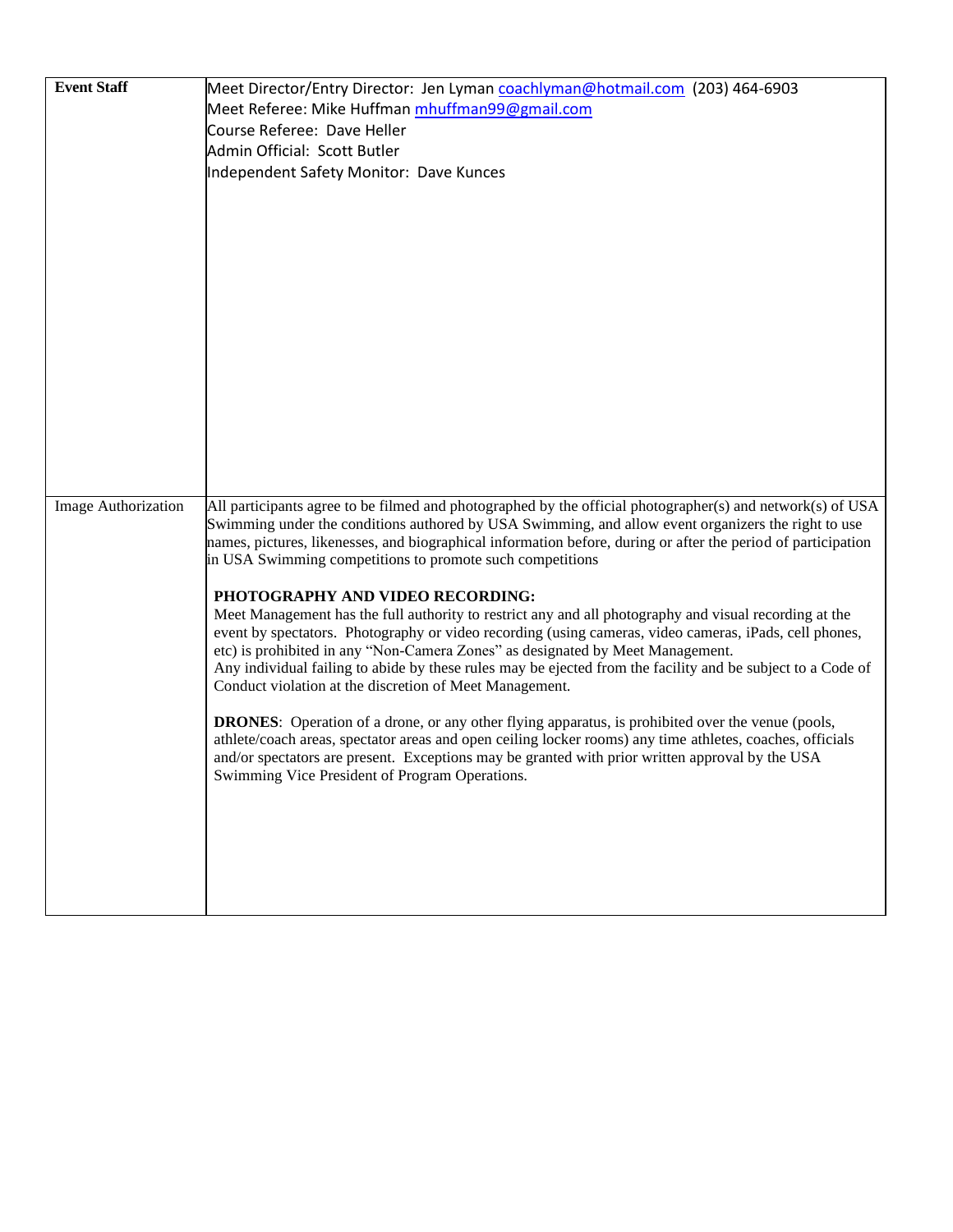| <b>Safe Sport</b><br><b>Information</b> | The Safe Sport program is USA Swimming's comprehensive abuse prevention program dedicated to<br>reducing the risk of sexual, emotional and physical abuse to athletes. Components of the program include,<br>but are not limited to, providing education and training, enforcing policies, rules and best practice<br>guidelines, promoting healthy boundaries and mandated reporting of violations.                                                                                                                                                                                                                                                                                                                                              |
|-----------------------------------------|---------------------------------------------------------------------------------------------------------------------------------------------------------------------------------------------------------------------------------------------------------------------------------------------------------------------------------------------------------------------------------------------------------------------------------------------------------------------------------------------------------------------------------------------------------------------------------------------------------------------------------------------------------------------------------------------------------------------------------------------------|
|                                         | The Minor Athlete Abuse Prevention Policy ("MAAPP") prohibits applicable adults from having one-on-<br>one interaction with minor athletes that is not within an observable and interruptible distance from another<br>adult. All applicable adults participating in or associated with this meet, acknowledge that they are subject to<br>the provisions of the USA Swimming MAAPP, and that they understand that compliance with the MAAPP<br>Policy is a condition of participation in the conduct of this competition.                                                                                                                                                                                                                        |
|                                         | Pursuant to USA Swimming Rules and Regulations and federal law, it is every member's responsibility to<br>immediately (i.e., within 24 hours) report any incident of child abuse, including physical or sexual abuse, to<br>law enforcement and the U.S. Center for SafeSport. Reporting must occur when an individual has firsthand<br>knowledge of misconduct or where specific and credible information has been received from a victim or<br>knowledgeable third party. A report to the U.S. Center for SafeSport may be made via telephone at 720-531-<br>0340 or online at uscenterforsafesport.org/report-a-concern. Various state laws may also require reporting to<br>law enforcement or to a designated child protection agency.       |
|                                         | All athletes age 18 and older must complete Athlete Protection Training ("APT") to be a USA Swimming<br>registered member in good standing. Any athlete who turns 18 on or after 30 days prior to the start of the<br>competition, who has not completed APT by the first day of competition, will be prohibited from<br>participating in the competition until such time as all membership requirements are completed. Times<br>achieved by an athlete who turns age 18 on or after 30 days prior to the start of the competition, who<br>competes in this USA Swimming sanctioned event without completing this membership requirement, will<br>NOT count for qualification or recognition. This includes participation as a member of a relay. |
|                                         | The requirement to complete Athlete Protection Training is an annual requirement. USA Swimming<br>membership will be affected if a non-athlete member or adult athlete member does not renew Athlete<br>Protection Training annually.                                                                                                                                                                                                                                                                                                                                                                                                                                                                                                             |
|                                         | Each club is responsible for the conduct of its swimmers. Any person who, in the opinion of the Meet<br>Director or Meet Marshall, is harmful to others or to other's property may be required to leave the<br>competition. No swimmer will be allowed access to the pool deck without a coach member present. If the<br>home club coach is not planning to attend event, swimmer must designate a supervising coach. Arriving<br>with fellow LSC club/coach is preferred. However, if a swimmer arrives without a coach, he/she must find a<br>willing coach at the facility to sign supervision form before a credential can be issued.                                                                                                         |
|                                         | Any swimmer entered in the meet must be certified by a USA Swimming member-coach as being proficient<br>in performing a racing start. It is the responsibility of the swimmer or the swimmer's legal guardian to<br>ensure compliance with this requirement.                                                                                                                                                                                                                                                                                                                                                                                                                                                                                      |
|                                         | Deck changes are prohibited.                                                                                                                                                                                                                                                                                                                                                                                                                                                                                                                                                                                                                                                                                                                      |
|                                         | Use of audio or visual recording devices, including a cell phone, is not permitted in changing areas, rest<br>rooms or locker rooms.                                                                                                                                                                                                                                                                                                                                                                                                                                                                                                                                                                                                              |
|                                         | Operation of a drone, or any other flying apparatus, is prohibited over the venue (pools, athlete/coach areas,<br>spectator areas and open ceiling locker rooms) any time athletes, coaches, officials and/or spectators are<br>present.                                                                                                                                                                                                                                                                                                                                                                                                                                                                                                          |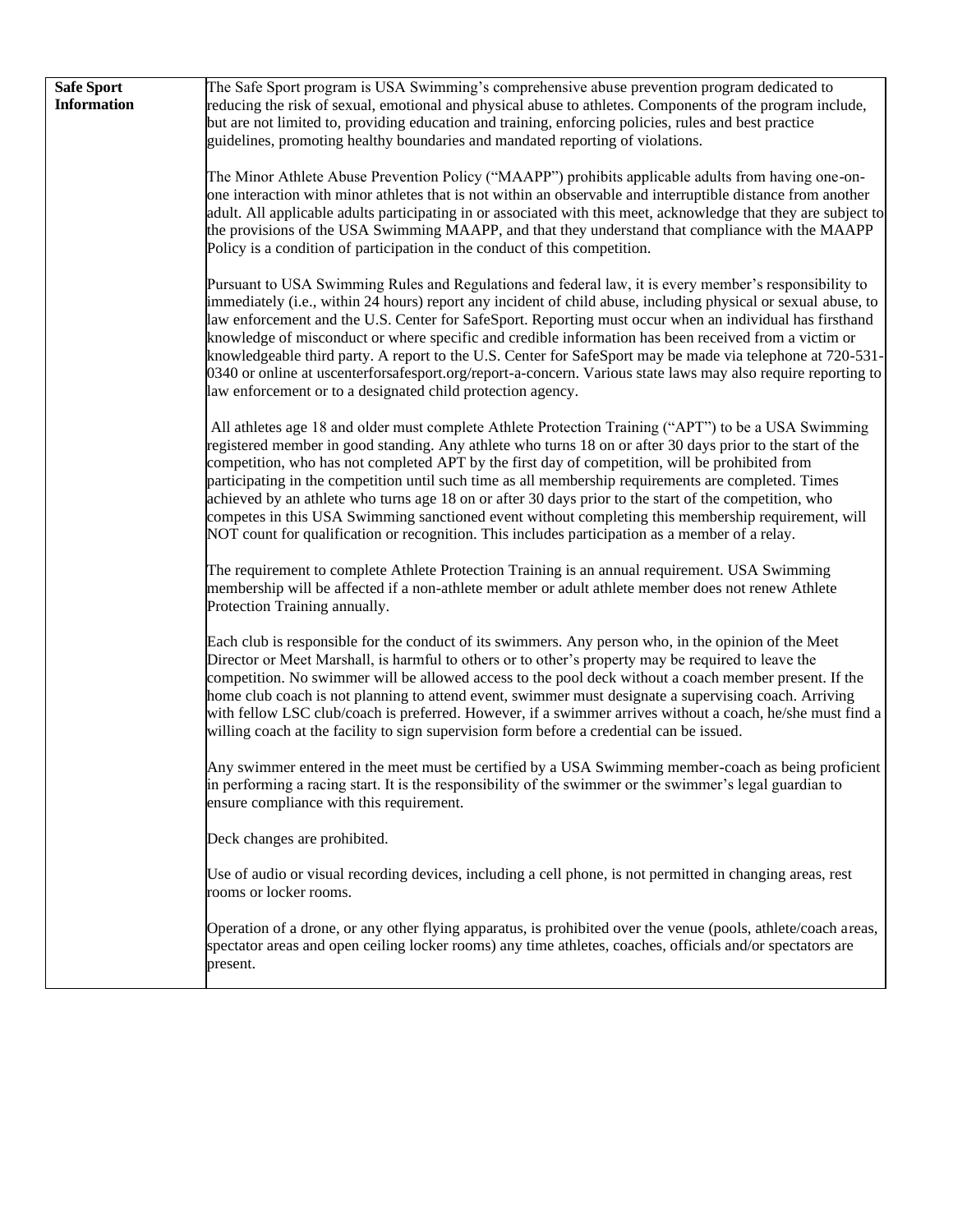| <b>Athlete Protection</b> | All athletes age 18 and older must complete Athlete Protection Training in order to be a USA Swimming                                                                         |
|---------------------------|-------------------------------------------------------------------------------------------------------------------------------------------------------------------------------|
|                           | registered member in good standing. This requirement applies to all athlete members who will reach their                                                                      |
|                           | 18th birthday prior June 25, 2022. Any athlete who turns age 18 prior to June 25, 2022 who has not                                                                            |
|                           | completed Athlete Protection Training by the first day of competition will be prohibited from participating                                                                   |
|                           | in the competition. Performances achieved by an athlete who turns age 18 prior to June 25, 2022 who                                                                           |
|                           | competes in a USA Swimming sanctioned event without completing this membership requirement will NOT                                                                           |
|                           | count for qualification or recognition.                                                                                                                                       |
|                           | <b>Transgender Participants</b>                                                                                                                                               |
|                           | Athletes attending this event must abide by IOC policies that state:                                                                                                          |
|                           |                                                                                                                                                                               |
|                           | Those who transition from male to female are eligible to compete in the female category under the following                                                                   |
|                           | conditions:                                                                                                                                                                   |
|                           |                                                                                                                                                                               |
|                           | The athlete has declared that her gender identity is female. The declaration cannot be changed, for                                                                           |
|                           | sporting purposes, for a minimum of four years.                                                                                                                               |
|                           | The athlete must demonstrate that her total testosterone level in serum has been below 10 nmol/L                                                                              |
|                           | for at least 12 months prior to her first competition (with the requirement for any longer period to                                                                          |
|                           | be based on a confidential case-by-case evaluation, considering whether or not 12 months is a<br>sufficient length of time to minimize any advantage in women's competition). |
|                           | The athlete's total testosterone level in serum must remain below 10 nmol/L throughout the period                                                                             |
|                           | of desired eligibility to compete in the female category.                                                                                                                     |
|                           | Compliance with these conditions may be monitored by testing. In the event of non-compliance,                                                                                 |
|                           | the athlete's eligibility for female competition will be suspended for 12 months.                                                                                             |
|                           |                                                                                                                                                                               |
|                           | Any athlete who desires to submit medical records to stay in compliance to the IOC rule shall submit to                                                                       |
|                           | USA Swimming's National Team Managing Director: 1) a signed declaration that the member's gender                                                                              |
|                           | identity is female, and (2) an attestation from a medical professional that the member's total testosterone                                                                   |
|                           | level in serum has been below 10 nmol/L for at least 12 months prior to the member's first competition.                                                                       |
|                           | USA Swimming will not accept actual test results or other medical records from a member and any such                                                                          |
|                           | documents received by USA Swimming will be destroyed immediately.                                                                                                             |
|                           | As a transitioning athlete you may need to utilize a medication/substance that is prohibited and would                                                                        |
|                           | require approval for use. To ensure compliance with these rules please contact the U.S. Anti-Doping Agency                                                                    |
|                           | (USADA) at 719-785-2000.                                                                                                                                                      |
|                           |                                                                                                                                                                               |
|                           | USA Swimming follows IOC guidelines for transgender participants, and therefore this information is                                                                           |
|                           | subject to change as policy surrounding transgender elite athletes evolves. Information and selection criteria                                                                |
|                           | will be updated when changes are made.                                                                                                                                        |
|                           |                                                                                                                                                                               |
|                           |                                                                                                                                                                               |
|                           |                                                                                                                                                                               |
|                           |                                                                                                                                                                               |
|                           |                                                                                                                                                                               |
|                           |                                                                                                                                                                               |
|                           |                                                                                                                                                                               |
|                           |                                                                                                                                                                               |
|                           |                                                                                                                                                                               |
|                           |                                                                                                                                                                               |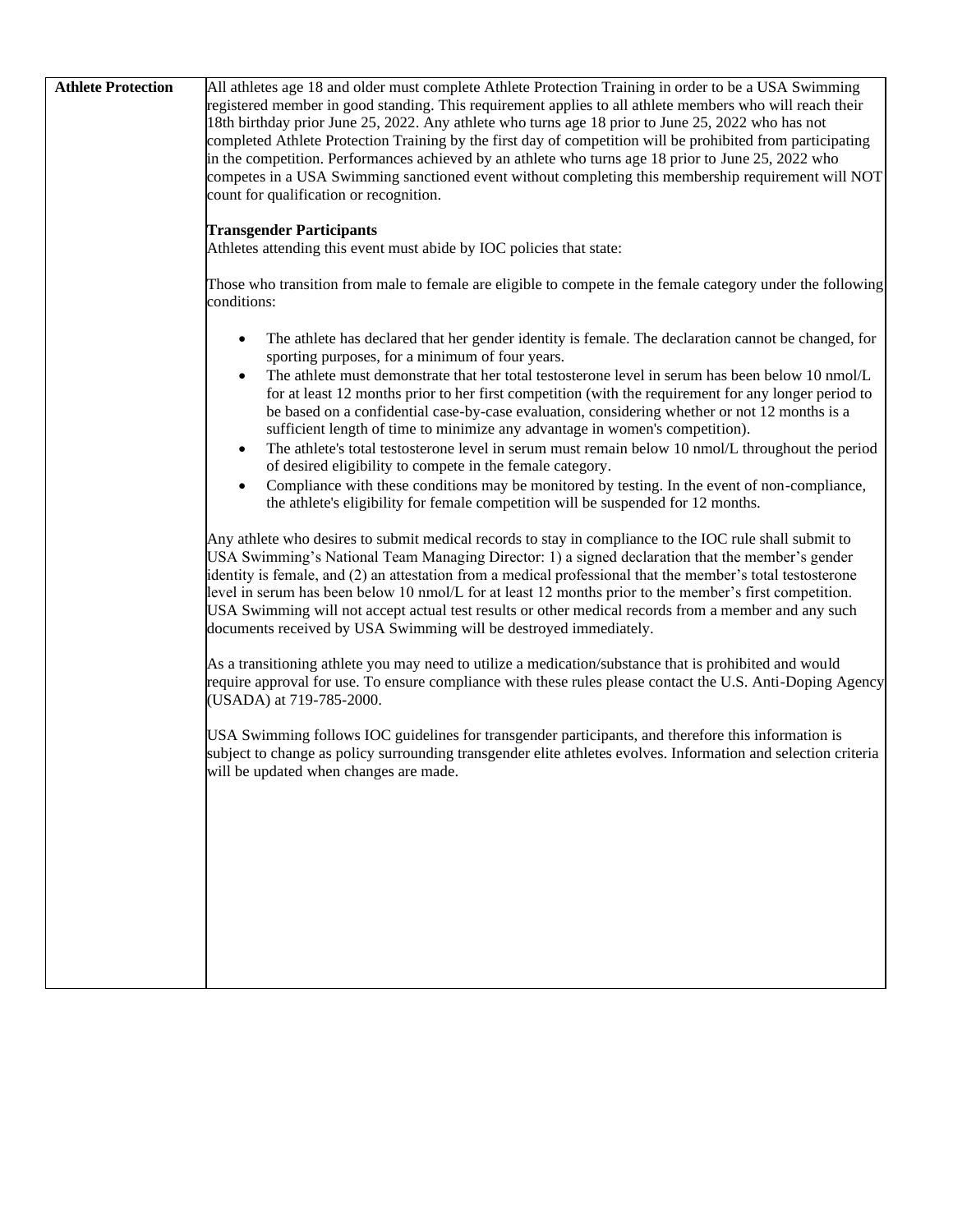| <b>FACILITY</b>      | Lake Quassapaug is a 296 acre lake situated in Middlebury, CT.                                                                                                                                                                                                                                                                                                                                                                                                                                 |
|----------------------|------------------------------------------------------------------------------------------------------------------------------------------------------------------------------------------------------------------------------------------------------------------------------------------------------------------------------------------------------------------------------------------------------------------------------------------------------------------------------------------------|
|                      | Quassy Amusement Park, Lake Quassapaug, Rt. 64 (2132 Middlebury Road)                                                                                                                                                                                                                                                                                                                                                                                                                          |
|                      | Middlebury, CT 06762   P.O. Box 887 1-800-FOR-PARK or 203-758-2913                                                                                                                                                                                                                                                                                                                                                                                                                             |
|                      | Fax: 203-598-7261   info@quassy.com www.quassy.com                                                                                                                                                                                                                                                                                                                                                                                                                                             |
|                      | Quassy was founded as an amusement park in 1908, sitting on the south shore of Lake Quassapaug in                                                                                                                                                                                                                                                                                                                                                                                              |
|                      | Middlebury, Connecticut. On 20 plus acres, it boasts 22 amusement rides, a new Splash Away Bay                                                                                                                                                                                                                                                                                                                                                                                                 |
|                      | Water Park and the beautiful Quassy beach. Discounted ride ticket code: swim2022                                                                                                                                                                                                                                                                                                                                                                                                               |
|                      | Water Quality Information: http://www.ct.gov/caes/cwp/view.asp?a=2799&q=488556                                                                                                                                                                                                                                                                                                                                                                                                                 |
|                      | Changing into or out of swimsuits other than in locker rooms or other designated areas is<br>prohibited.                                                                                                                                                                                                                                                                                                                                                                                       |
|                      | Meet Management may restrict access to specific competition areas, including the start, competition<br>course, and finish areas. Only athletes, coaches, officials, and official meet staff actively participating<br>in the meet shall be permitted in these areas. All coaches must present a valid USA Swimming coach<br>card to the Meet Director prior to the commencement of any sanctioned swim meet, and must have this<br>card with them to enter restricted areas of the race venue. |
| <b>COURSE</b>        | This is an open water freshwater lake swim. The weather and water conditions are unpredictable;                                                                                                                                                                                                                                                                                                                                                                                                |
| <b>DESCRIPTION</b>   | please use good judgement if you are uncertain about swimming in open water.                                                                                                                                                                                                                                                                                                                                                                                                                   |
|                      | The 5K should NOT be an athlete's first open water experience.                                                                                                                                                                                                                                                                                                                                                                                                                                 |
|                      |                                                                                                                                                                                                                                                                                                                                                                                                                                                                                                |
|                      | The course is set; however, the race committee reserves the right to change the configuration and/or                                                                                                                                                                                                                                                                                                                                                                                           |
|                      | direction of each event due to race day conditions. The details of race with landmarks are attached. Any                                                                                                                                                                                                                                                                                                                                                                                       |
|                      | questions about the course will be addressed at the pre-race meeting.                                                                                                                                                                                                                                                                                                                                                                                                                          |
|                      | The water temperature is expected to be in the range of $70-75$ F. Wetsuit rules for 2018: For open                                                                                                                                                                                                                                                                                                                                                                                            |
|                      | water swimming competitions in water with temperature below $20^{\circ}C$ (68 $^{\circ}F$ ), men and women may use                                                                                                                                                                                                                                                                                                                                                                             |
|                      | either swimsuits or wetsuits. When the water temperature is below $18^{\circ}$ C (64.4 $^{\circ}$ F), the use of wetsuits is                                                                                                                                                                                                                                                                                                                                                                   |
|                      | compulsory. Wetsuits for both men and women shall completely cover the torso, back, shoulders and                                                                                                                                                                                                                                                                                                                                                                                              |
|                      | knees and shall not extend beyond the neck, wrists or ankles. The thickness of material/s used shall be                                                                                                                                                                                                                                                                                                                                                                                        |
|                      | minimum 3 mm and maximum 5 mm. In addition, the outer surface of the wetsuit shall not include                                                                                                                                                                                                                                                                                                                                                                                                 |
|                      | outstanding shapes, such as ridges, fins, etc. FINA rules for swimwear will be used for all events                                                                                                                                                                                                                                                                                                                                                                                             |
|                      | All swimmers who do not complete the course during the allotted time limit may be asked to retire from the                                                                                                                                                                                                                                                                                                                                                                                     |
|                      | race. Swimmers must finish within approximately 30 mins. of the first finisher for the 2.5K and 5K.                                                                                                                                                                                                                                                                                                                                                                                            |
|                      |                                                                                                                                                                                                                                                                                                                                                                                                                                                                                                |
| <b>MEET DIRECTOR</b> | Jen Lyman, Hamden Hall Aquatic Club, coachlyman@hotmail.com (203) 464-6903                                                                                                                                                                                                                                                                                                                                                                                                                     |
|                      |                                                                                                                                                                                                                                                                                                                                                                                                                                                                                                |
| <b>ELIGIBILITY</b>   | Open to all FULL USA Swimming member athletes registered prior to first day of the meet.                                                                                                                                                                                                                                                                                                                                                                                                       |
|                      | Must be a registered Full USA Swimming athlete to enter.<br>$\bullet$                                                                                                                                                                                                                                                                                                                                                                                                                          |
|                      | A one-day CT Swimming/USA Swimming Membership registration is available for this event,<br>$\bullet$<br>but it MUST be completed prior to event day. No event-day USA/CT Swimming registrations                                                                                                                                                                                                                                                                                                |
|                      | will be permitted. See "Individual Entries" below. 1-day registration is <b>NOT</b> valid for the                                                                                                                                                                                                                                                                                                                                                                                              |
|                      | 5K.                                                                                                                                                                                                                                                                                                                                                                                                                                                                                            |
|                      | Age on June 25, 2022 will determine age for the meet.<br>$\bullet$                                                                                                                                                                                                                                                                                                                                                                                                                             |
|                      |                                                                                                                                                                                                                                                                                                                                                                                                                                                                                                |
|                      | Recommended entry standards:                                                                                                                                                                                                                                                                                                                                                                                                                                                                   |
|                      | For 12 and under events, Minimum of BB time standard in the 500yd freestyle or the 400M<br>$\bullet$                                                                                                                                                                                                                                                                                                                                                                                           |
|                      | freestyle or successfully completed a minimum of a 500M open water swim in a bay, river, lake or<br>at a beach.                                                                                                                                                                                                                                                                                                                                                                                |
|                      | For 13 - 14 and 15-18 events: Minimum of an A time standard in the 1000yd, 1650yd, 800M, or<br>$\bullet$                                                                                                                                                                                                                                                                                                                                                                                       |
|                      | 1500M freestyle or successfully completed a minimum of a 1K open water in a bay, river, lake or                                                                                                                                                                                                                                                                                                                                                                                                |
|                      | at a beach.                                                                                                                                                                                                                                                                                                                                                                                                                                                                                    |
|                      | For Senior/Open Event: Minimum of a AA time standard in the 1000yd, 1650yd, 800M, or                                                                                                                                                                                                                                                                                                                                                                                                           |
|                      | 1500M freestyle for 15-18 Age Group or successfully completed a minimum of a 1K open water                                                                                                                                                                                                                                                                                                                                                                                                     |
|                      | in a bay, river, lake or at a beach.                                                                                                                                                                                                                                                                                                                                                                                                                                                           |
|                      | Athletes not completing the 5K within 1 hour and 30 minutes may be removed from the course at the<br>discretion of Meet Management.                                                                                                                                                                                                                                                                                                                                                            |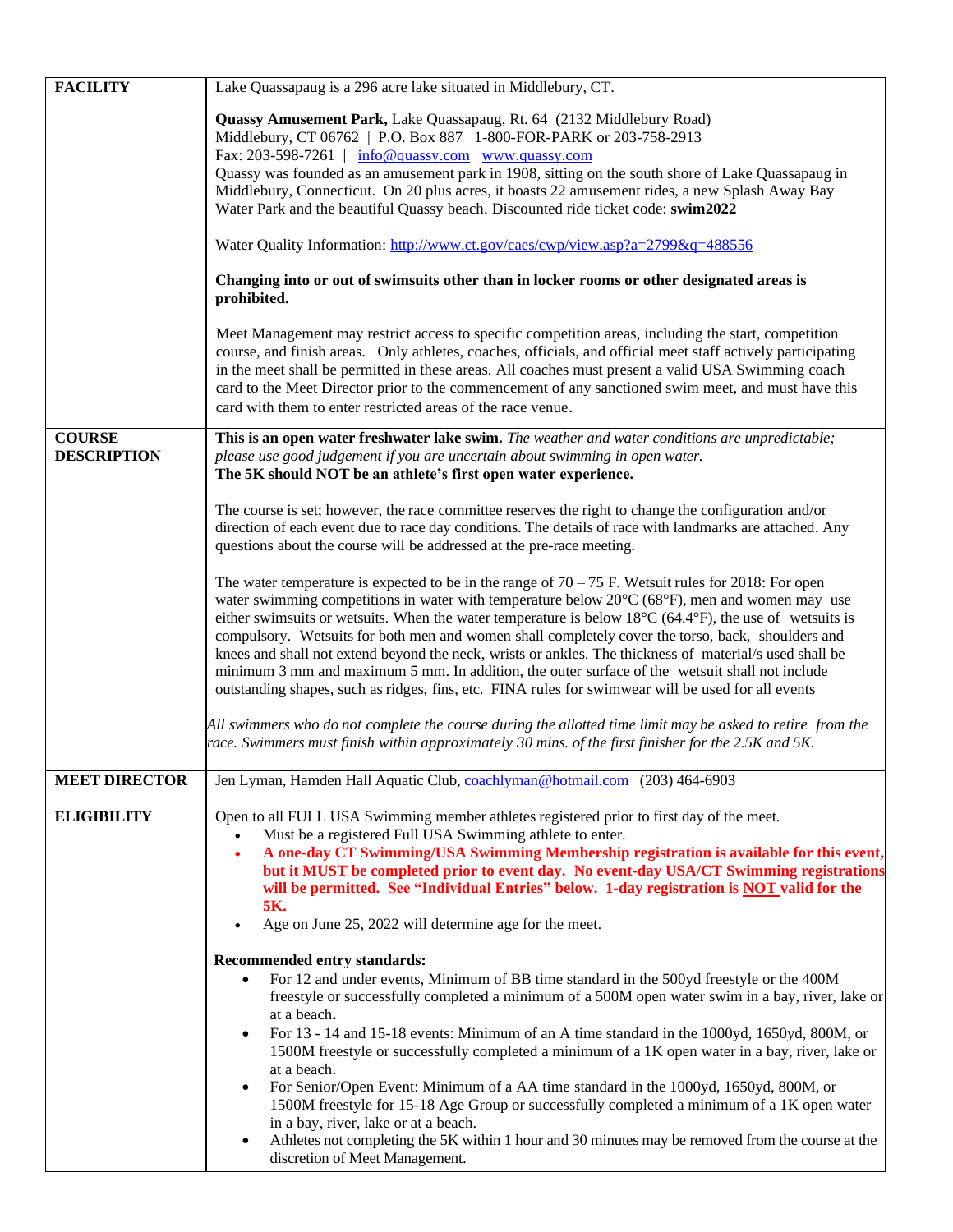| <b>DISABILITY</b><br><b>SWIMMERS</b>                         | Athletes with a disability are welcomed and shall provide advance notice of desired accommodations to<br>the Meet Director. The athlete (or the athlete's coach) is also responsible for notifying the Meet Referee of<br>any disability prior to the competition. |                                                                                                                                                                                                                                                                                                                                                                                                                                                                                                                                                              |
|--------------------------------------------------------------|--------------------------------------------------------------------------------------------------------------------------------------------------------------------------------------------------------------------------------------------------------------------|--------------------------------------------------------------------------------------------------------------------------------------------------------------------------------------------------------------------------------------------------------------------------------------------------------------------------------------------------------------------------------------------------------------------------------------------------------------------------------------------------------------------------------------------------------------|
| <b>FORMAT</b><br>(See Race Schedule<br>For Wave Information) | 5K<br>(Open)                                                                                                                                                                                                                                                       | The 5K race will be a 2.5 K double loop. (see 2.5K/5K map below). Athletes will<br>start at the edge of the water on the Quassy recreational beach. The swim is<br>planned for a clockwise swim on the outside of the turn buoys (buoys to the<br>swimmer's right). The finish will be a beach finish at the eastern end of the<br>Pavilion Beach. Athletes not completing the 5K within 1 hour and 30 minutes may<br>be removed from the course at the discretion of Meet Management.                                                                       |
|                                                              | Mini<br>$(12 \&$ Under)                                                                                                                                                                                                                                            | The Mini Championship race will be a single, two buoy loop of approximately<br>750 meters. Athletes will start on the beach at the edge of the water on the<br>Quassy recreational beach. Swimmers will turn right at the first buoy and right<br>again at the last buoy to a beach finish at the Pavilion Beach.                                                                                                                                                                                                                                            |
|                                                              | 2.5K<br>$(11 & \text{Over})$                                                                                                                                                                                                                                       | The 2.5K race will be a 2.5K single loop (see 2.5K/5K map below). Athletes will<br>start at the edge of the water on the Quassy recreational beach. The swim is<br>planned for a clockwise swim on the outside of the turn buoys (buys to the<br>swimmer's right). The finish will be a beach finish.                                                                                                                                                                                                                                                        |
| <b>WARM-UPS</b><br>& WARM-<br><b>DOWNS</b>                   | 6:00am-7:00am for all participants.<br>No Warm-downs will be offered                                                                                                                                                                                               | Warm-up will be available on the portion of the racecourse closest to the beach area.                                                                                                                                                                                                                                                                                                                                                                                                                                                                        |
| <b>TEAM ENTRIES</b>                                          |                                                                                                                                                                                                                                                                    | USA Swimming clubs can enter as a group by emailing Electronic entries (such as from Hy-Tek Team<br>Manager or other team management software) that are in CL2 or SD3/SDIF format emailed as an<br>attachment to the entry chair at coachlyman@hotmail.com. Please check that your team name, address,<br>and contact information are listed correctly in this file. Meet files are posted on ctswim.org. Mail the print-<br>out and club check to (checks payable to P.A.T):<br>Jen Lyman<br>4B Hamre Lane<br>Branford, CT 06405                            |
| <b>INDIVIDUAL</b><br><b>ENTRIES</b>                          | 1 event per person<br>$\bullet$<br>$\bullet$<br>coachlyman@hotmail.com                                                                                                                                                                                             | Entries must be received via email or TM file (teams) by 11:59 PM on 06/10/22.<br>NO ON-SITE OR SAME DAY MEMBERSHIP REGISTRATION WILL NOT BE PERMITTED!<br>Individual swimmers can register online through www.active.com.<br>A one-event CT Swimming/USA Swimming registration is available for this event but<br>MUST be completed prior to event day. This registration is for the Mini and 2.5K<br>The 1-day registration form is available and must be completed and emailed to the meet director                                                       |
| <b>REGISTRATION</b><br><b>FEES</b>                           | and must register through www.Active.com<br>No refunds will be given.                                                                                                                                                                                              | USA Swimming Members: \$60.00 for 5K and 2.5K<br>USA Swimming Members: \$50.00 for 750 (Mini) Championship<br>Non-USA Swimming members are required to purchase a One-day membership in advance of the event<br>All payments must be received by 11:59 PM on 06/10/22.                                                                                                                                                                                                                                                                                       |
| <b>OFFICIALS</b>                                             |                                                                                                                                                                                                                                                                    | Meet Referee: Mike Huffman, mhuffman99@gmail.com                                                                                                                                                                                                                                                                                                                                                                                                                                                                                                             |
|                                                              |                                                                                                                                                                                                                                                                    | Volunteer Open Water Officials are welcome and encouraged to officiate. To sign-up please visit:<br>https://fast.ctswim.org/CTNet/CFPaintForm.aspx?f=181                                                                                                                                                                                                                                                                                                                                                                                                     |
| <b>RULES</b>                                                 | $\bullet$<br>$\bullet$<br>endurance, or buoyancy.<br>$\bullet$<br>$\bullet$<br><b>Follow Covid-19 protocols</b><br>$\bullet$                                                                                                                                       | Current USA Swimming Rules and Regulations will govern this event. Please see Part Seven of the USA<br>Swimming Rules & Regulations for complete list of Open Water Rules.<br>Any swimmer not turning properly at the buoys will be asked to return to the buoy to take the turn<br>properly. Failure to do so will result in the swimmer being disqualified.<br>No swimmer shall be allowed to use or wear any device that may be an aid to his/her speed,<br>A maximum of two (2) caps may be used.<br>FINA rules for swimwear will be used for all events |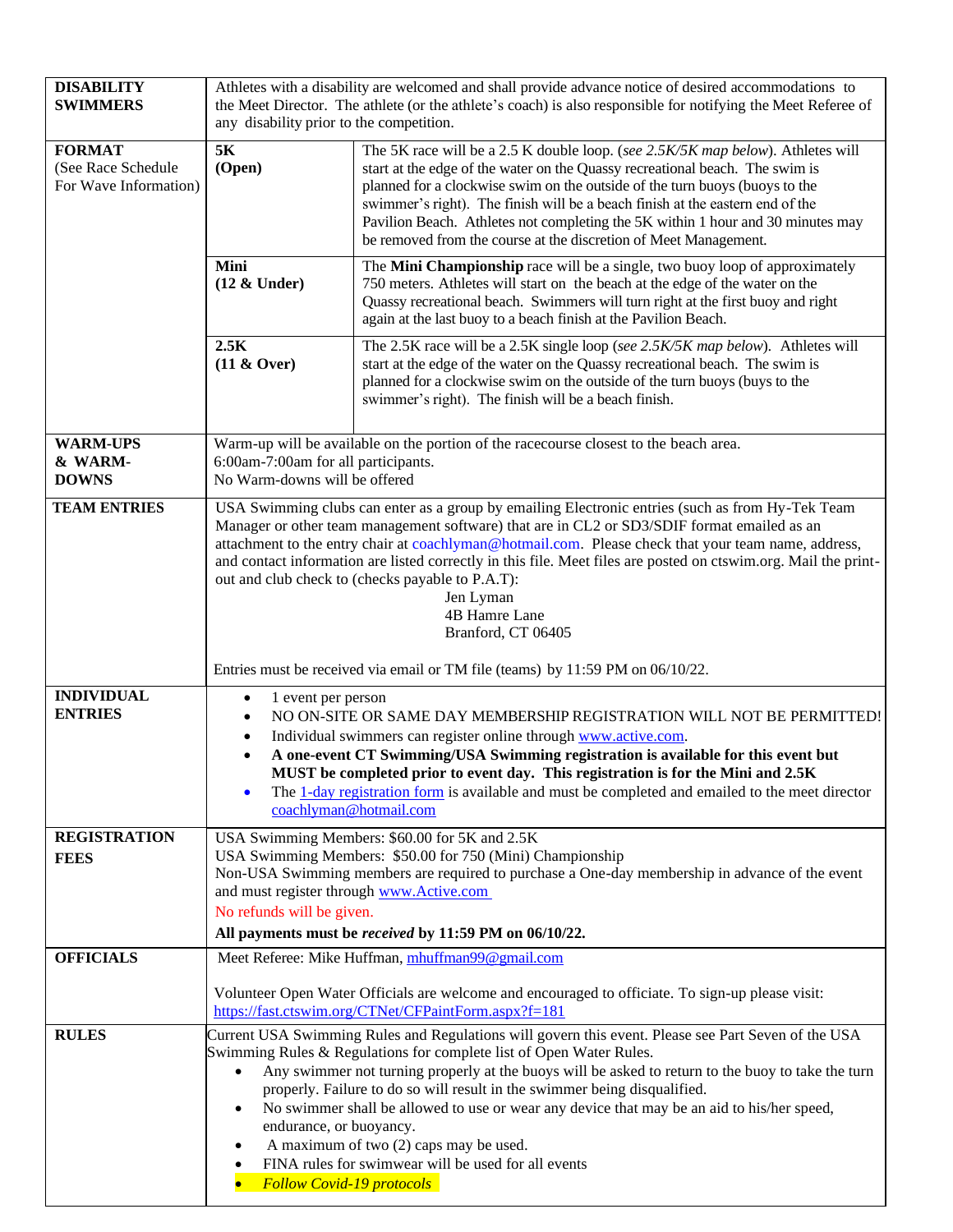| <b>LIABILITY</b>                                        | Liability USA Swimming, the LSC, the venue, and the host organization shall accept no responsibility for<br>liability or injuries sustained by any individual, athlete, coach, official, meet volunteer, or spectator while<br>traveling to and from or while participating in these events. Damage to the venue, when proved, will cause<br>the offending participant, if unattached, or the offending swimmer's club, if attached, to be held accountable<br>for repairs. All participants and guests must adhere to all rules and coaches must supervise their swimmers<br>at all times. Children must be supervised at all times.                                                                                                                                                                                                                                                                                                                                                                                                                                                                                                                   |
|---------------------------------------------------------|---------------------------------------------------------------------------------------------------------------------------------------------------------------------------------------------------------------------------------------------------------------------------------------------------------------------------------------------------------------------------------------------------------------------------------------------------------------------------------------------------------------------------------------------------------------------------------------------------------------------------------------------------------------------------------------------------------------------------------------------------------------------------------------------------------------------------------------------------------------------------------------------------------------------------------------------------------------------------------------------------------------------------------------------------------------------------------------------------------------------------------------------------------|
| <b>SCORING</b>                                          | The meet will be scored. Awards will be given to Eastern Zone LSC and Eastern Zone participants only.<br>1. Age group (2.5K) and senior (5K) scoring will be combined to determine over-all team<br>championships - men's, women's and combined. Points:<br>1st Place-20 Points, 2nd-17, 3rd-16, 4th-15, 5th-14, 170 6th-13, 7th-12, 8th-11; 9th-9, 10th-7,<br>11th-6, 12th-5, 13th-4, 14th-3, 15th-2, and 16th-1.<br>2. For LSC team scoring, only the points awarded to the top three swimmers from each LSC will be<br>used in team scoring. If any subsequent swimmers from a LSC place ahead of swimmers of other<br>LSCs they will not be included in the scoring and swimmers from the other LSCs move up in the<br>scoring system. For example if an LSC would have swimmers that finish in the top five positions,<br>they would score for only the first three positions (83 Points) the next swimmer in (6th Place)<br>would be awarded the 4th place finish points (15) etc.<br><b>ZONE TEAM SCORING:</b> The scoring for the Individual events will be combined to determine the Male,<br>Female and Combined Eastern Zone Champion teams. |
| <b>AWARDS</b>                                           | <b>AWARDS for Eastern ZONE Selection Events:</b><br>Shall be the same as those used in the Eastern Zone Pool Championships.<br>1. Ribbons will be awarded to individuals placing 1st through 8th places<br>2. A championship banner will be awarded to the winning Girls', Boys' and Overall EZ OWS Champion<br>teams. This is a traveling award which will be comparable to the "Pool" one provided by the EZ.<br><b>Mini Championship AWARDS:</b><br>Mini Championship: Top three Male and Female in the following age groups (10&under, 11-12)<br>2.5k Awards: 1 <sup>st</sup> -3 <sup>rd</sup> Place Male and Female in each of the following age groups<br>$(11-12, 13-14, 15-16, 17-18)$<br>CT SWIMMING CHAMPIONSHIP AWARDS:<br>Team Awards for the CT LSC will be presented to the top Male, Female, and Combined Team scores.<br>Scoring will be among CT Teams with the scoring indicated above.                                                                                                                                                                                                                                               |
| <b>NATIONAL</b><br><b>QUALIFICATION</b><br><b>EVENT</b> | <b>TBA</b>                                                                                                                                                                                                                                                                                                                                                                                                                                                                                                                                                                                                                                                                                                                                                                                                                                                                                                                                                                                                                                                                                                                                              |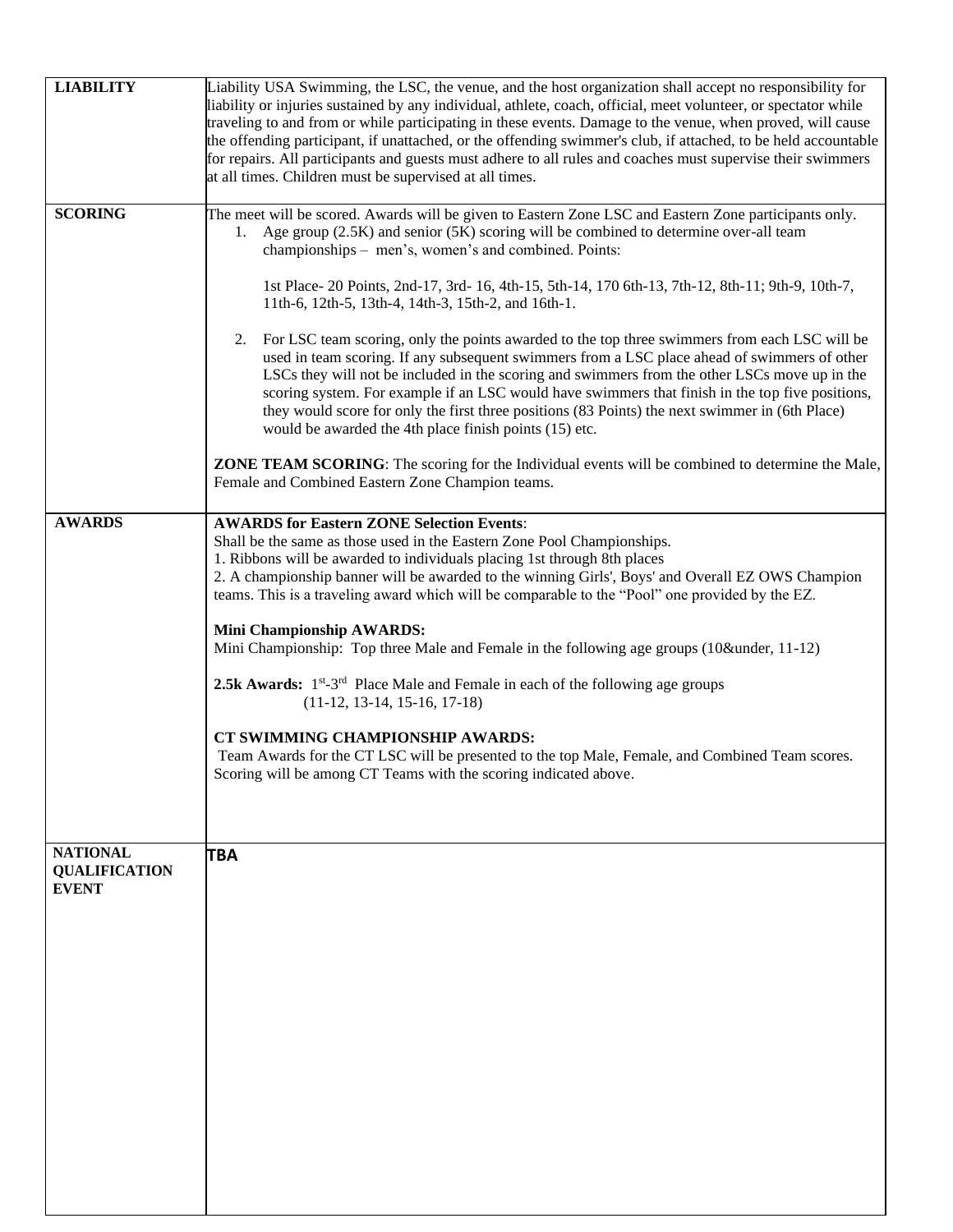| <b>SAFETY</b>                              |                                                                                                                                                                               |  |  |  |
|--------------------------------------------|-------------------------------------------------------------------------------------------------------------------------------------------------------------------------------|--|--|--|
|                                            | 1. Finger and Toenails should be neatly trimmed and not extend past the finger/toe, to prevent injury<br>to others. Race Officials may require nail trimming to compete.      |  |  |  |
| <b>RACE DAY</b><br><b>EMERGENCY Number</b> | No shaving is permitted at the competition site.<br>2.                                                                                                                        |  |  |  |
| 203-464-6903                               | No glass containers are permitted within the facility.<br>3.<br>Swimmers (Under 18) must be under the supervision of a coach. If a swimmer arrives at the meet<br>4.          |  |  |  |
|                                            | without a coach, the swimmer should notify the referee before he/she warms up. The referee will                                                                               |  |  |  |
|                                            | assign the swimmer to a registered coach for warm-ups.<br>5. Use of audio or visual recording devices, including a cell phone, is not permitted in changing areas,            |  |  |  |
|                                            | rest rooms or locker rooms.                                                                                                                                                   |  |  |  |
|                                            | 6. All participants will be recorded by meet management on the entry to the racecourse and exit of the                                                                        |  |  |  |
|                                            | race course.                                                                                                                                                                  |  |  |  |
|                                            |                                                                                                                                                                               |  |  |  |
| <b>VOLUNTEERS</b>                          | Open Water Officials with certification card are welcomed and encouraged to assist (See OFFCIALS)                                                                             |  |  |  |
|                                            | Each CSI team entering athletes is required to provide one adult volunteer to help with the event.                                                                            |  |  |  |
|                                            | Participating clubs will be notified of work assignments by the Monday before the meet. Additional<br>volunteers are welcome and encouraged. Please contact the Meet Director |  |  |  |
| <b>DIRECTIONS</b>                          | From I-84 heading West: (From Boston, Hartford, Bristol, Cheshire, Waterbury) I-84 West to exit 17. Go                                                                        |  |  |  |
|                                            | straight off the exit onto Rt. 64. Continue on Rt. 64 for approximately four miles and the park will be on                                                                    |  |  |  |
|                                            | the right.                                                                                                                                                                    |  |  |  |
|                                            | From I-84 heading East: (From Pennsylvania, Westchester, Danbury, Newtown) I-84 East to exit 16 take                                                                          |  |  |  |
|                                            | a right off the exit and follow Rt. 188 to the Rt. 188 / Rt. 64 intersection (approximately two miles). Take a                                                                |  |  |  |
|                                            | Left turn onto Rt. 64 and continue for approximately one mile and the park will be on the right.                                                                              |  |  |  |
|                                            | From Rt. 8 North: (Bridgeport, Stratford, Seymour) Rt. 8 North to I-84 West and then follow the<br>directions from I-84 West.                                                 |  |  |  |
|                                            | From Rt. 8 South: (From Torrington, Winsted, Litchfield) Rt. 8 South to I-84 West and then follow the<br>directions from I-84 West.                                           |  |  |  |
|                                            | From New Haven: Take Whalley Avenue. It turns into Rt. 63. Follow Rt. 63 all the way to Middlebury.                                                                           |  |  |  |
|                                            | At the intersection of Rt. 63 and Rt.64 take a left onto Rt. 64 heading West. Continue on Rt. 64 for<br>approximately four miles and the park is on the right side.           |  |  |  |
|                                            | From New London, Groton, Mystic Rhode Island: 95 South to Rt. 9 North. In Middletown take Rt. 66                                                                              |  |  |  |
|                                            | West to I-691 West. Then take I-84 West. Follow the directions from I-84 West to the park.                                                                                    |  |  |  |
|                                            | From Stamford, Norwalk: 1.) Take Rt.7 North to Danbury. Then follow the directions from I-84 East to                                                                          |  |  |  |
|                                            | the park. 2.) I-95 North to Bridgeport. Then follow the directions from Bridgeport (Rt. 8 North) to the park.                                                                 |  |  |  |
|                                            | From New York City and points south: Hutchinson River Parkway North to I-684 North. Pick up I-84                                                                              |  |  |  |
|                                            | East toward Danbury. Once on I-84 follow the directions from I-84 East                                                                                                        |  |  |  |
|                                            |                                                                                                                                                                               |  |  |  |
| <b>PARKING</b>                             |                                                                                                                                                                               |  |  |  |
|                                            | There is ample parking at the amusement park. Please follow Quassy staff instructions when arriving.                                                                          |  |  |  |
|                                            |                                                                                                                                                                               |  |  |  |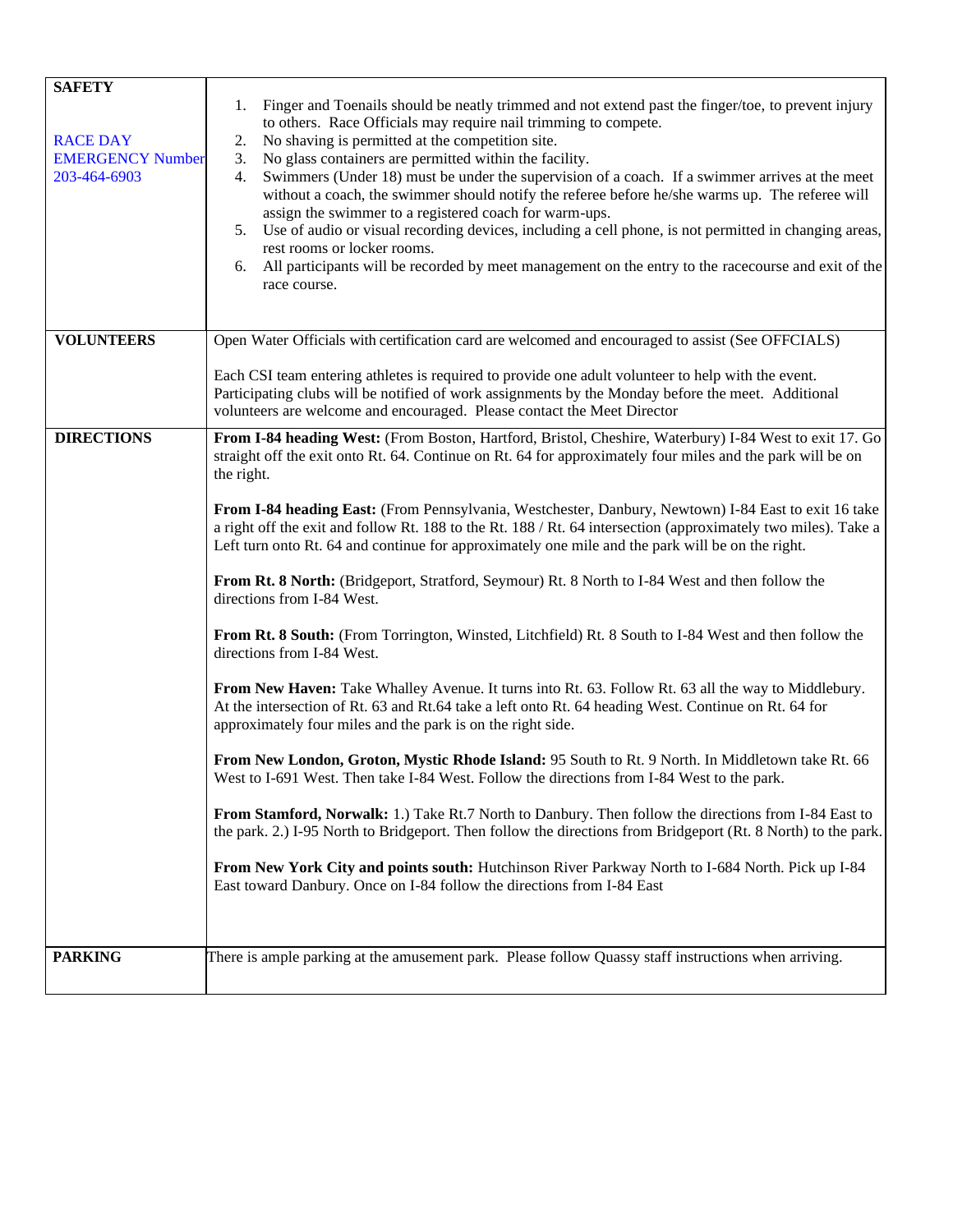| <b>LODGING</b> | <b>Wyndham Southbury</b>                              |
|----------------|-------------------------------------------------------|
|                | 1284 Strongtown Road, Southbury, CT 06488             |
|                | Quassy Amusement Park-2.1 miles away                  |
|                | <b>Heritage Hotel Golf, Spa and Conference Center</b> |
|                | 522 Heritage Road, Southbury, CT 06488                |
|                | Quassy Amusement Park-4.5 miles away                  |
|                | <b>Hampton Inn Waterbury</b>                          |
|                | 777 Chase Parkway, Waterbury, CT 06708                |
|                | Quassy Amusement Park-4.3 miles away                  |
|                | <b>Courtyard Waterbury Downtown</b>                   |
|                | 63 Grand Street, Waterbury, CT 06702                  |
|                | Quassy Amusement Park-6 miles away                    |
|                | <b>Comfort Inn Naugatuck</b>                          |
|                | 716 New Haven Road, Naugatuck, CT 06770               |
|                | Quassy Amusement Park-6.6 miles away                  |

## **RACE MAP**